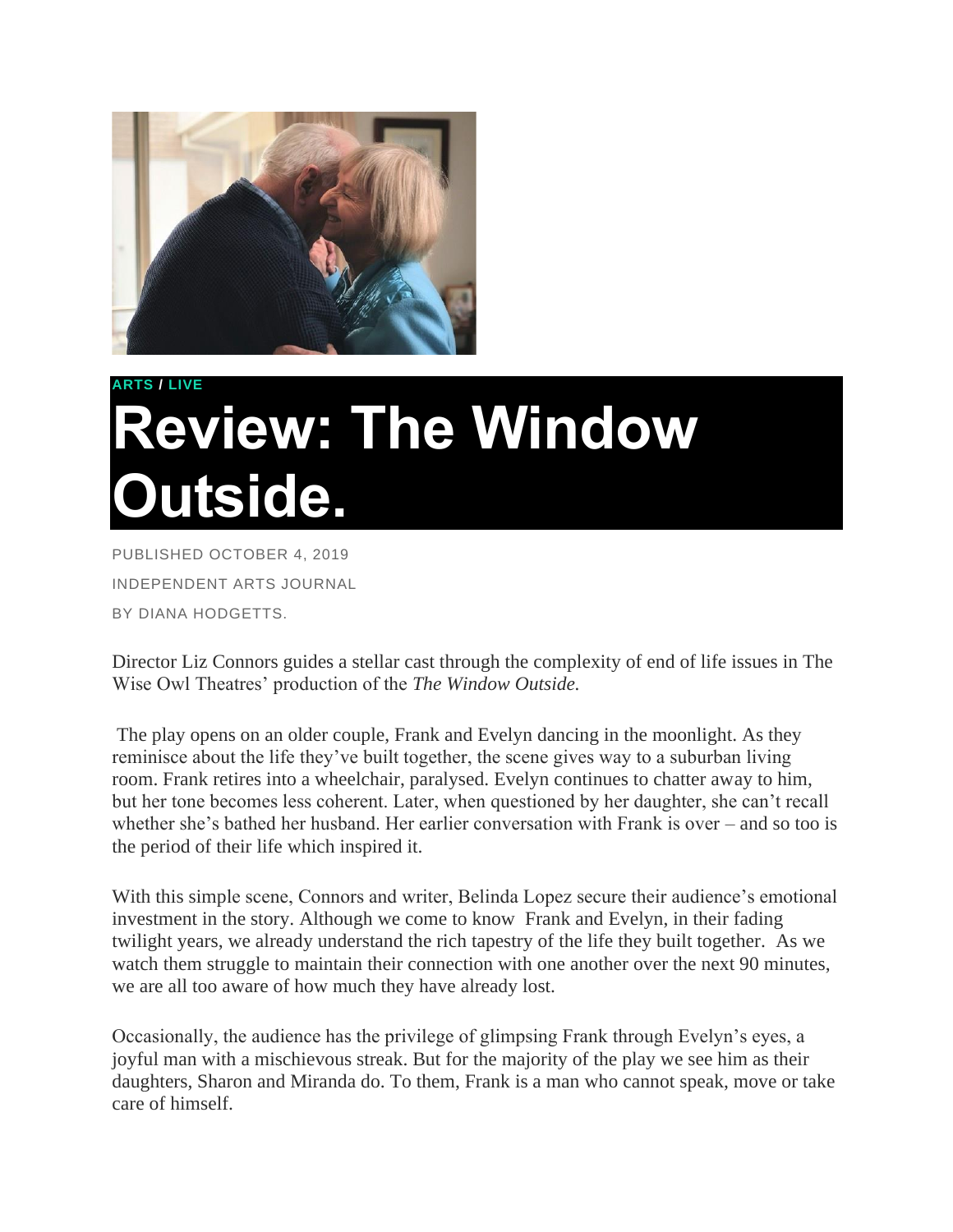The complex script allows room for each character to earn the audience's empathy. Sharon is visibly torn between her responsibilities to her parents and her own children while Miranda – who lives in New York- is only just learning of the severity of her mother's dementia. The story doesn't invite judgement of either sister, neither of whom are prepared for the gravity of the situation they find themselves in. Instead of preaching the virtues of taking care of ageing relatives, *The Window Outside* explores the sacrifices that families make to do so.

Even for those of us who have not had to manage end of life discussions with family members, *The Window Outside* depicts achingly familiar conflicts and resentments. There seem to be no answers in the search for the best way to care for Frank and Evelyn. Sharon is already at breaking point, Miranda lives too far away and Frank and Evelyn want to remain in control of their destiny, and their dignity.



Ian Rooney and Carrie Moczynski in The Window Outside. Image via Sassy Red PR

The four cast members each deliver strong performances, equally sharing the weight of such a heavy story.

Carolyn Moczynski transitions seamlessly between Evelyn's moments of lucidity and confusion. Likewise, Ian Rooney smoothly switches between presenting Evelyn's view of Frank and the man in the wheelchair. His performance gives the audience the key to understanding the rift between the present and the family's glorious past.

The two younger actors, Julie-Anna Evans and Antonia Mochan match Rooney and Moczynski in the strength of their performances. Evans and Mochan play off each other beautifully, duelling as only sisters know how. As their characters struggle to balance their own needs against those of their parents, the two actors succeed in opening the audience's hearts to their respective dilemmas.

Ultimately, *The Window Outside* is a complex portrait of a family negotiating its way through challenging circumstances. It's both confronting and thought provoking, and will hopefully open conversations about planning for end of life.